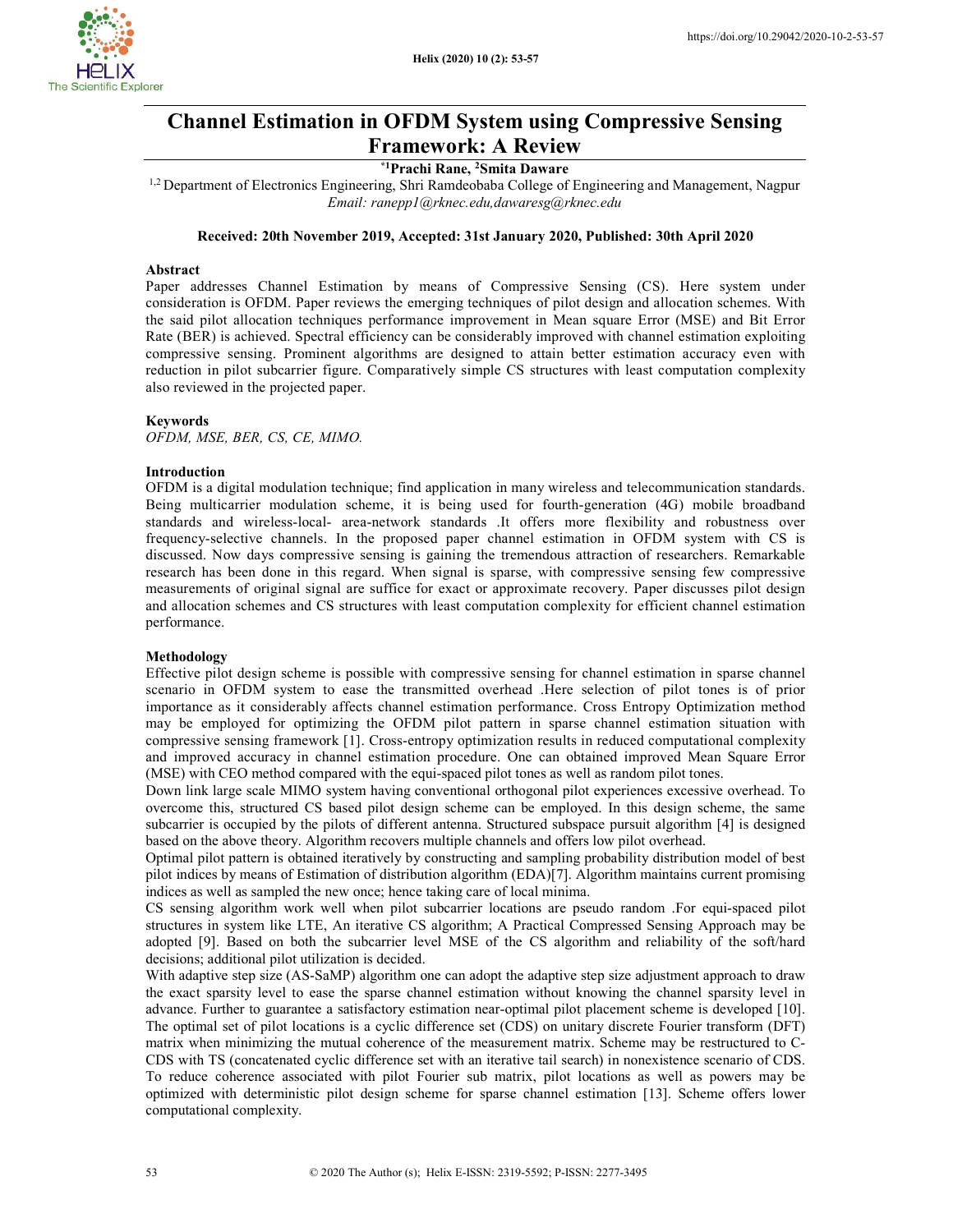Deterministic pilot allocation of MIMO-OFDM systems is designed to better the performance of DCS-based channel estimation. For the said purpose genetic algorithm (GA)-based method of optimizing the pilot locations is offered; which results into the improved MSE for distributed compressed sensing DCS-SOMP-based channel estimate and the BER of the MIMO-OFDM or MISO-OFDM system [8]. Comparing CS-based and conventional with LS channel estimation methods and DCS with optimized pilot locations is proved to be better in both estimation performance and spectrum efficiency. Computational complexity on real-time realization does not result due to optimized pilot locations.

# Channel Estimation with Structured Compressive Scheme:

For Multi Input Single output (MISO) OFDM downlink transmissions, CS employing a structured compressive scheme which utilizes impulse responses (CIRs) of channels [2].Utilizing block sparsity corresponding to aggregate CIR vector results in significant improvement in the estimation performance. Further to extract the channel parameters OMP (block-based Orthogonal Matching Pursuit) algorithm is developed. Scheme is effective in parameter estimation for all compassing antenna systems.

OFDM system with significant pilot figure estimates several channel parameters, results in reduced spectral efficiency. To conquer the issue Structured distributed CS estimation scheme for multiple symbol channels is developed [11].

Coefficient vectors of complex exponential basis expansion model (CE-BEM) are estimated; for this sparsity which is in delay domain contained by several OFDM symbols is exploited. ICI-free structure is obtained by designing pilot pattern based on sparsity within several OFDM symbols which results in a joint-block-sparse model. Coefficient vectors are precisely recovered together by orthogonal matching pursuit algorithm. By exploiting piecewise linear approximation, modeling error in CE-BEM is reduced. In terms of estimation accuracy SDCS-based scheme proved to be superior over conventional DCS-based and CS-based scheme when tracking the joint multi-symbol estimation model.

Channel estimation exploiting structured compressive sensing is designed for OFDM system for doubly selective channels. Where PN sequence which are in time-domain gives partial common support acquisition and the frequency-domain pilots realize the precise channel estimation [15]; ASA-BOMP algorithm is designed for this purpose.

## Channel Estimation exploiting Compressive Sensing with Low-Complexity:

Priori-Information Aided Iterative Hard Threshold algorithm which is a high accuracy and low complexity scheme developed for TDS-OFDM Method compensate for the losses due to fading channels [5].First overlap– add technique is adopted for sequence training (time domain).Common estimation of channel parameters like path gain, delay and path length is performed by making use of channel's temporal correlation in fading and delay spread scenario resulting in strengthening the Channel estimation.

Integrated services digital broadcasting-terrestrial (ISDB-T) systems make use of CS for channel estimation [12]. Virtual oversampling is performed at the receiver to regulate successful reconstruction of the unknown CIR under the impact of fractional delay. Furthermore Multiple Orthogonal Matching Pursuit (MOMP) scheme is intended to diminish the computational complication caused by the virtual oversampling. Scheme is a modification of OMP. Reduction in bandwidth is achieved at transmitter side as oversampling is completed at receiver side. Bit error rate performance and computational complexity found to be better compared to a system without virtual oversampling

For reconstructing sparse signal CS is the most modern technique used. But it suffers with computational complications as it involves large size matrices for calculation. CS hardware with minimal complexity is realized for channel estimation in ISDB-T system. ISDB-T's basis is OFDM system [14]. For CS computation truncated DFT matrix forms the basis of computation matrix. Symmetrical property of DFT matrix helps in reduction of complications in multiplication and arbitrary memory access.

For rapidly time-varying channels in OFDM systems; the compressive channel estimator is developed; where on the basis of the non-diagonal matrix system model estimation is performed for doubly dispersive channel as a sparse recovery problem. Utilization of Modified-CS is done in each iterative step to lessen computational complications. based on a reasonable approximation of the measurement matrix [3].Method adopt reasonable approximation of the measurement matrix [3]. Further a specific pilot arrangement is added to obtain precision in the approximate system model.

## Channel Estimation with the Statistical Sparsity Profile of Signal:

With Bayesian CS algorithm, reconstruction of UWB signal is achieved from a least number of collected random projection measurements. For CE eigen dictionary is developed by utilizing the statistical sparsity profile of UWB signals in the basis formed by eigen vectors. Expansion vector with respect to eigen dictionary is sparse and shows additional structure with statistically significant coefficients happening in clusters [6]. Algorithm can be advanced to recover multiple signals.

Multitask Bayesian compressive sensing (MBCS) is utilized to approximate the sparse channels of FDD massive MIMO-OFDM system. In real scenario it is assumed that sparsity level is unknown to base station. MBCS can jointly approximate the sparse angular channels of different subcarriers by making use of the spatial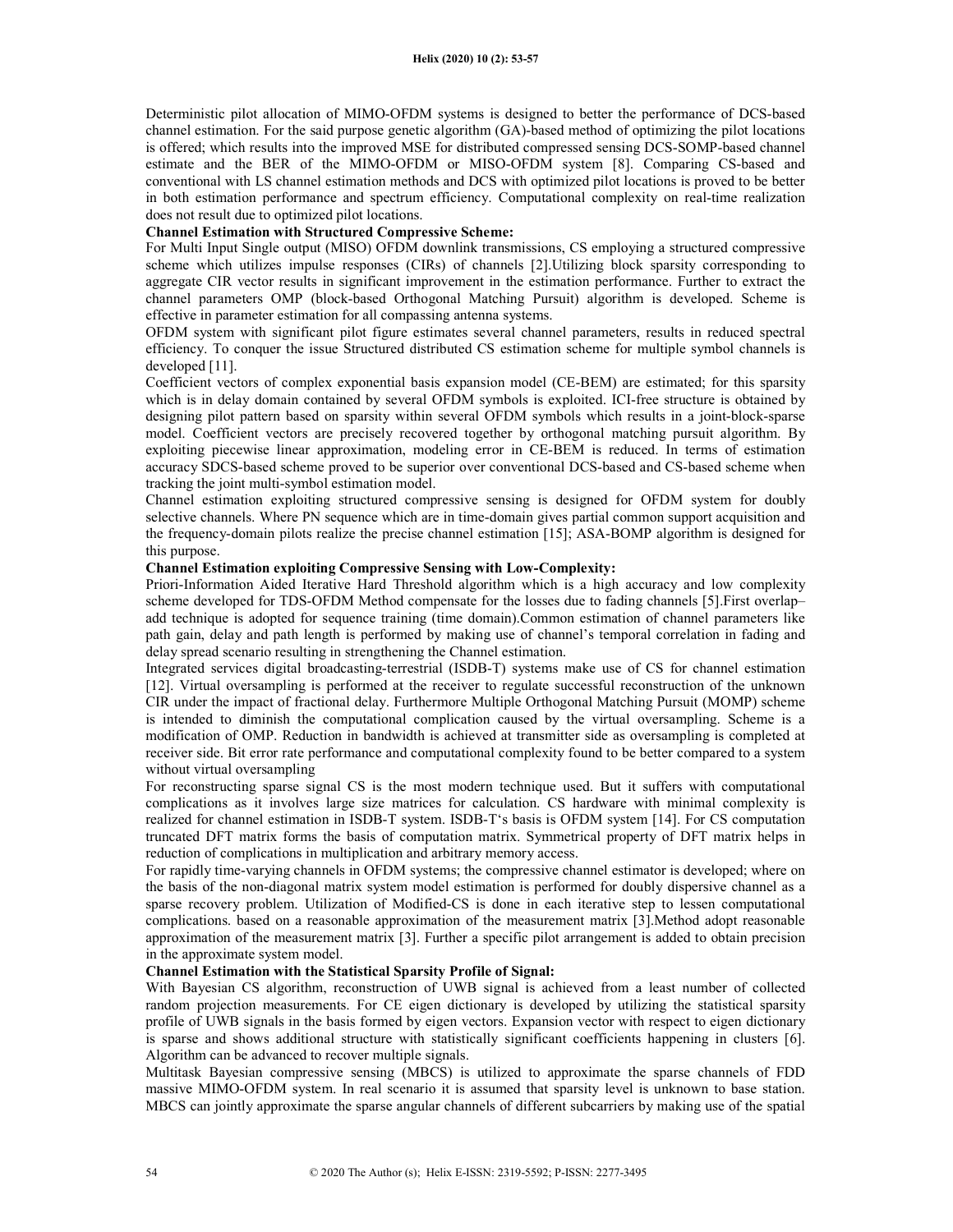sparsity of massive MIMO channels considering the system bandwidth [16]. Further utilizing the sparse feature pilot adapted multitask bayesian compressive sensing MBCS (PAMBCS) scheme is designed, which proposes pilot sequences achieved with minimizing the differential entropy of approximated channel vectors, which results in reduction of estimation uncertainties. Even with few subcarrier number used in pilot transmission results in reduced pilot overhead with MBCS.

An adaptive structured-generalized orthogonal matching pursuit (AS-gOMP) algorithm for MIMO-OFDM Systems is a CS based channel estimation method [17]. Where initial sparsity and support set are obtained through rough estimation and the remaining support sets are acquired by the structured gOMP algorithm. Rough estimation and selecting T indices in each of it.

## Result

Table No: 1 depicts Channel Estimation with Structured Compressive Scheme with algorithm used, system under consideration and observations.

| <b>CE</b> Scheme                                                                              | <b>System</b><br>under<br>consideration | <b>Algorithm</b>           | Parameter<br><b>Evaluated for</b><br><b>Channel</b><br><b>Estimation</b> | <b>Observations</b>                                                                                                                                                       |
|-----------------------------------------------------------------------------------------------|-----------------------------------------|----------------------------|--------------------------------------------------------------------------|---------------------------------------------------------------------------------------------------------------------------------------------------------------------------|
| Structured<br>compressive CE<br>$[2]$                                                         | MISO-OFDM                               | Block-based<br><b>OMP</b>  | Normalized<br>square<br>mean<br>error                                    | Achieves 4dB gain compared to<br>conventional method. For a system<br>with large number of antenna with<br>shorter length preamble signal,<br>accurate CE is gained.      |
| Structured<br>distributed<br>CS(SDCS)<br>based CE. CE<br><b>BEM</b> model<br>exploited $[11]$ | <b>OFDM</b>                             | Block-based<br><b>SOMP</b> | NMSE, BER                                                                | Achieves accurate CE compared<br>with DCS and CS based schemes.                                                                                                           |
| Doubly selective<br>CE based<br><sub>on</sub><br>SCS [15]                                     | <b>TFT-OFDM</b>                         | <b>ASA-BOMP</b>            | <b>MSE</b>                                                               | Probability of getting correct<br>recovery in terms of MSE less<br>than $10^{-2}$ is compared with BOMP<br>system. Proposed system [15]<br>achieves 2.5 dB and 5 dB gain. |

Table No 1: Channel Estimation with Structured Compressive Scheme

Table No: 2 depicts Channel Estimation exploiting Compressive Sensing with Low-Complexity.

| <b>CE</b> Scheme                                      | System under<br>consideration | Algorithm   | Parameter<br><b>Evaluated for</b><br><b>Channel</b><br><b>Estimation</b> | <b>Observations</b>                                                                                                                                                              |
|-------------------------------------------------------|-------------------------------|-------------|--------------------------------------------------------------------------|----------------------------------------------------------------------------------------------------------------------------------------------------------------------------------|
| complexity,<br>Low<br>High accuracy CS<br>based CE[5] | <b>TDS-OFDM</b>               | PA-IHT      | Spectral<br>efficiency                                                   | Achieves<br>higher<br>spectral<br>DPN-OFDM<br>than<br>efficiency<br>scheme . Offers more accurate CE<br>than CoSaMP<br>algorithm with<br>minimum<br>computational<br>complexity. |
| low-complexity<br>CS.<br>(time)<br>domain $CE$ $[12]$ | OFDM-based<br><b>DTTB</b>     | <b>MOMP</b> | NMSE, BER                                                                | in<br>Reduction<br>computational<br>complexity and cost observed<br>with MOMP algorithm. Virtual<br>oversampling improves system<br>performance without increasing<br>bandwidth. |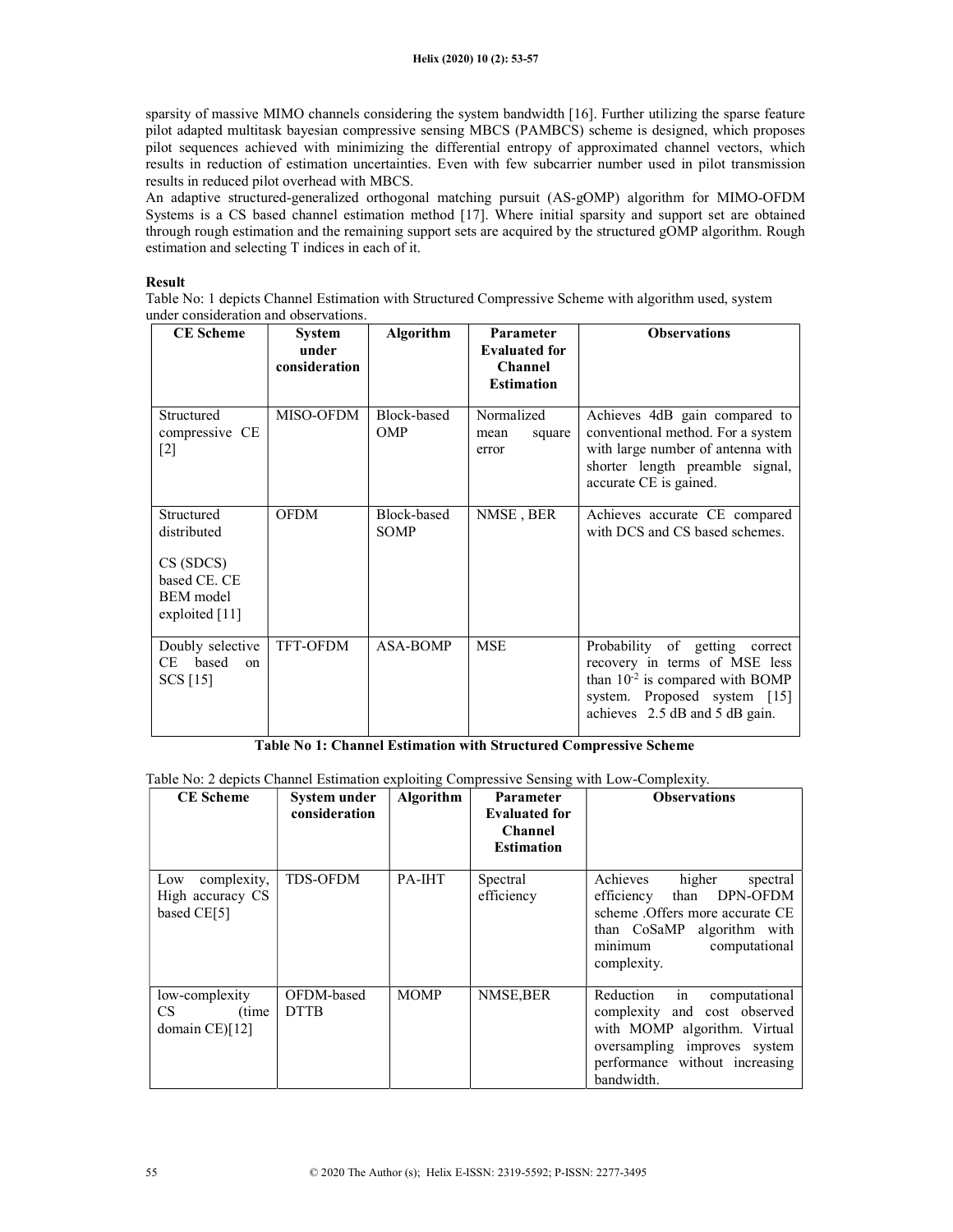| low-complexity  | <b>ISDB-T OFDM</b> | <b>OMP</b>  | <b>BER</b> | Reduction in computational         |
|-----------------|--------------------|-------------|------------|------------------------------------|
| Hardware<br>CS: |                    |             |            | complexity achieved with unique    |
| realization[14] |                    |             |            | structure .Realized<br>matrix      |
|                 |                    |             |            | Hardware achieves same BER         |
|                 |                    |             |            | that with conventional method.     |
|                 |                    |             |            |                                    |
| CS-based CE[3]  | <b>OFDM</b>        | <b>MOMP</b> | MSE, BER   | Utilization of modified-CS results |
|                 |                    |             |            | in reduced computational           |
|                 |                    |             |            | complexity. Perform well with      |
|                 |                    |             |            | fast time varying channels         |
|                 |                    |             |            | compared to conventional one.      |
|                 |                    |             |            |                                    |

# Table No 2: Channel Estimation exploiting Compressive Sensing with Low-Complexity

| <b>CE</b> Scheme                                                       | <b>System</b><br>under<br>considerati<br>on | <b>Algorithm</b>                     | <b>Parameter</b><br><b>Evaluated for</b><br><b>Channel</b><br><b>Estimation</b> | <b>Observations</b>                                                                                                             |
|------------------------------------------------------------------------|---------------------------------------------|--------------------------------------|---------------------------------------------------------------------------------|---------------------------------------------------------------------------------------------------------------------------------|
| <b>USB</b><br>CS.<br>for<br>Channel<br>Estimation[6]                   | <b>UWB</b><br>signals                       | Bayesian<br>MT-<br>CS,<br><b>BCS</b> | <b>BER</b>                                                                      | Algorithm reduces required<br>sampling rate and offers improved<br>performance over conventional CS-<br>based schemes.          |
| Pilot<br>Adapted<br>Multitask<br><b>CS</b><br>Bayesian<br>(PAMBCS)[16] | MIMO-<br><b>OFDM</b>                        | <b>MBCS</b>                          | Differential<br>entropy, Pilot<br>overhead                                      | Even with few subcarrier number<br>used in pilot transmission results in<br>reduced pilot overhead with MBCS.                   |
| Time domain CE<br>[17]                                                 | MIMO-<br><b>OFDM</b>                        | $AS-gOMP$                            | <b>BER</b>                                                                      | Improved performance and reduced<br>BER is achieved with proposed<br>method [17] exploiting the PN<br>sequence characteristics. |

Table No: 3 depicts Channel Estimation with the Statistical Sparsity Profile of Signal

## Table No 3: Channel Estimation with the Statistical Sparsity Profile of Signal

## Conclusion and Future Scope

For sparse Channel Estimation in OFDM system, an competent pilot design scheme is possible with application of compressive sensing to ease the transmitted overhead. One can obtained improved MSE of channel estimation using CEO method compared with the equi-spaced pilot tones and random pilot tones [1].SSP algorithm [4] based on theory of structured compressive sensing (CS) recovers multiple channels with reduced pilot overhead. Algorithm can be completed for uplink large scale MIMO system and is also applicable for conservative small-scale MIMO systems for defined CSI acquisition with reduced pilot overhead. Comparing CS-based and conventional with LS channel estimation technique and distributed compressed sensing (DCS) with optimized pilot positions is proved to be better in both estimation performance and spectrum efficiency [8]. Bayesian CS algorithm [6] can be advanced to recover multiple signals.

## References

 [1] An Efficient Pilot Design Scheme for Sparse Channel Estimation in OFDM Systems; Jung-Chieh Chen, Member, IEEE, Chao-Kai Wen, Member, IEEE, and Pangan Ting, Member, IEEE, IEEE communications letters July 2013.

[2] Structured Compressive Channel Estimation for Large-Scale MISO-OFDM Systems Weikun Hou and Chia Wei Lim, IEEE communications letters, VOL. 8, NO. 5, May 2014 765.

[3] Two compressive sensing-based estimation schemes designed for rapidly time-varying channels in orthogonal frequency division multiplexing systems;Yi Liu,2, Wenbo Mei, Huiqian DuPublished in IET Signal Processing, doi: 10.1049/iet-spr.2013.0352,Special Issue on Compressive Sensing and Robust Transforms

[4 ] Structured compressive sensing based superimposed pilot design in downlink large-scale MIMO systems;Zhen Gao, Linglong Dai and Zhaocheng Wang ,ELECTRONICS LETTERS 5th June 2014 Vol. 50 No. 12 pp. 896–898.